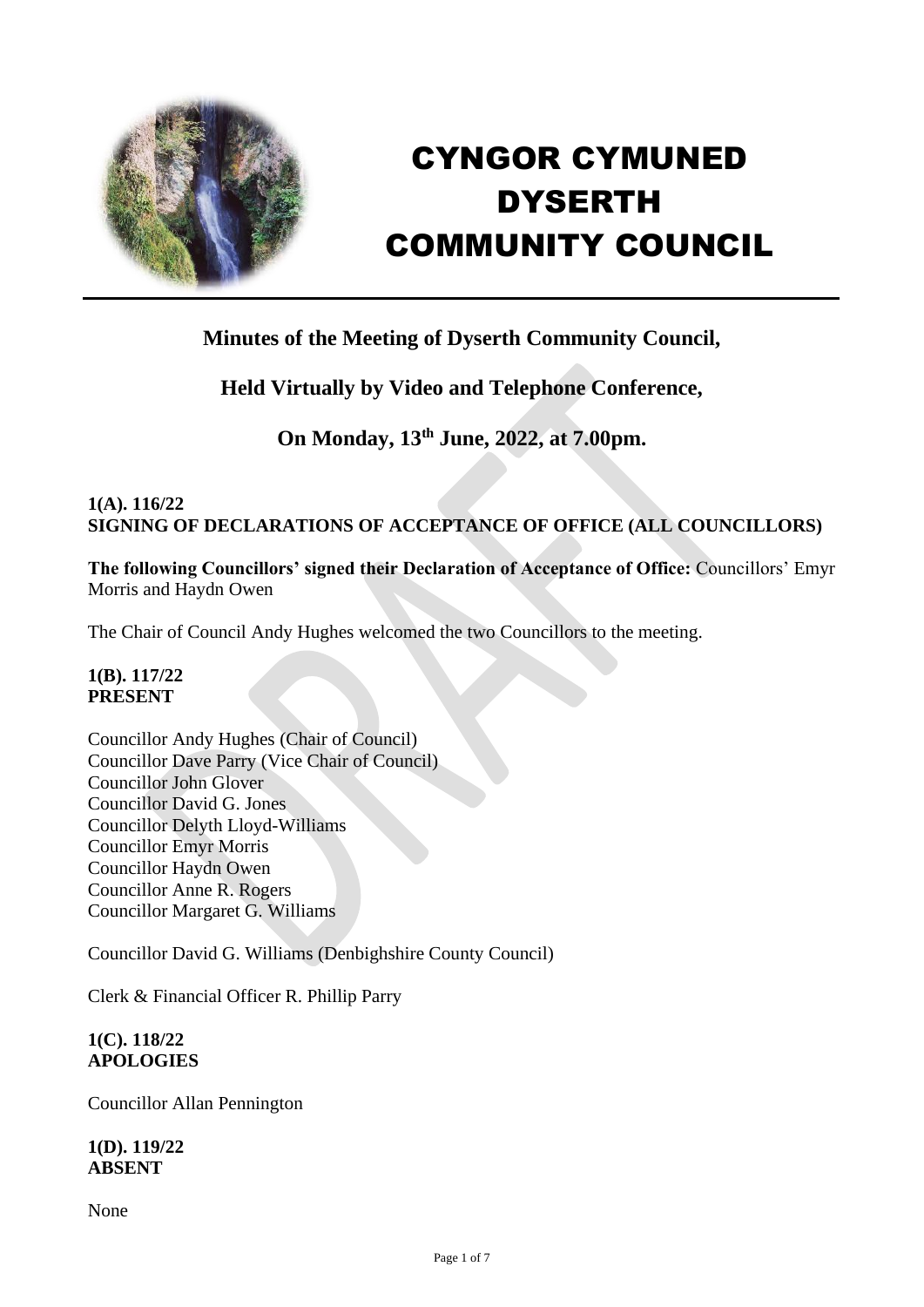## **2. 120/22 PUBLIC QUESTIONS, COMMENTS OR REPRESENTATIONS**

No attendance at meeting by public, no questions, comments or representations received prior to meeting.

#### **3. 121/22 DISCLOSURE OF INTEREST**

There were no Declarations of Interest declared.

#### **4. 122/22 TO APPROVE THE MINUTES OF THE MEETING HELD ON THE 24RD MAY, 2022**

The Minutes were proposed by Councillor David Parry and seconded by Councillor John Glover as correct and formally agreed by the Members present.

#### **5. 123/22 PROGRESS REPORT ON MATTERS RAISED AT PREVIOUS MEETINGS**

The Clerk referred to the following matters from previous Minutes:

**(1) Minute no: 8. 99/22 (page 3)** – in relation to residents concerns and in particular, the resiting of a grit bin and seat on Waterfall Road. The Clerk advised Members that following a number of requests to Street Scene over the past month, only the morning of this Council seeing that a reply has been received - which stated the following 'The area has been viewed and at this time the bench seat nor the grit box can be moved. Other locations have been looked at, including Weavers Lane, but it is unsuitable'

The Clerk further advised, that the above reply from Denbighshire had been forwarded to the Waterfall Road resident.

County Councillor David Williams advised, that the remaining concerns by the resident had been forward to various Officers in County Hall, Ruthin. Councillor Williams had suggested a site meeting but to date, no reply had been received.

**(2) Minute no: 11. 102/22 (3) (page 4)** – in relation to speed activated signage in Dyserth High Street. The Clerk advised that no report had been received following the site meeting by Councillors' David Parry and Margaret Williams with Highway Officers.

#### **Members agreed the following:** The Clerk to further contact the Road Safety Officer.

**(3) Minute no: 11. 102/22 (6) (pages 4 & 5)** – in relation to the Dyserth Kilns project. Councillor David Parry advised Members of a recent site meeting at the Kilns area, whereby the following were also in attendance: Mr. Bill Smuts, Mr. Roger Smith the Blacksmith, together with County Council Officers. Councillor Parry further advised that the original metal specification cover for the frontage of the kilns was not possible, with the following being suggested. Coloured limestone mortar over the brickwork, whereby the metal will stand about half an inch away from the plaster – which will be in the 10 Core steel – as per the original specification. Members were shown virtually drawings of the new specification, with an increased cost of £200.00.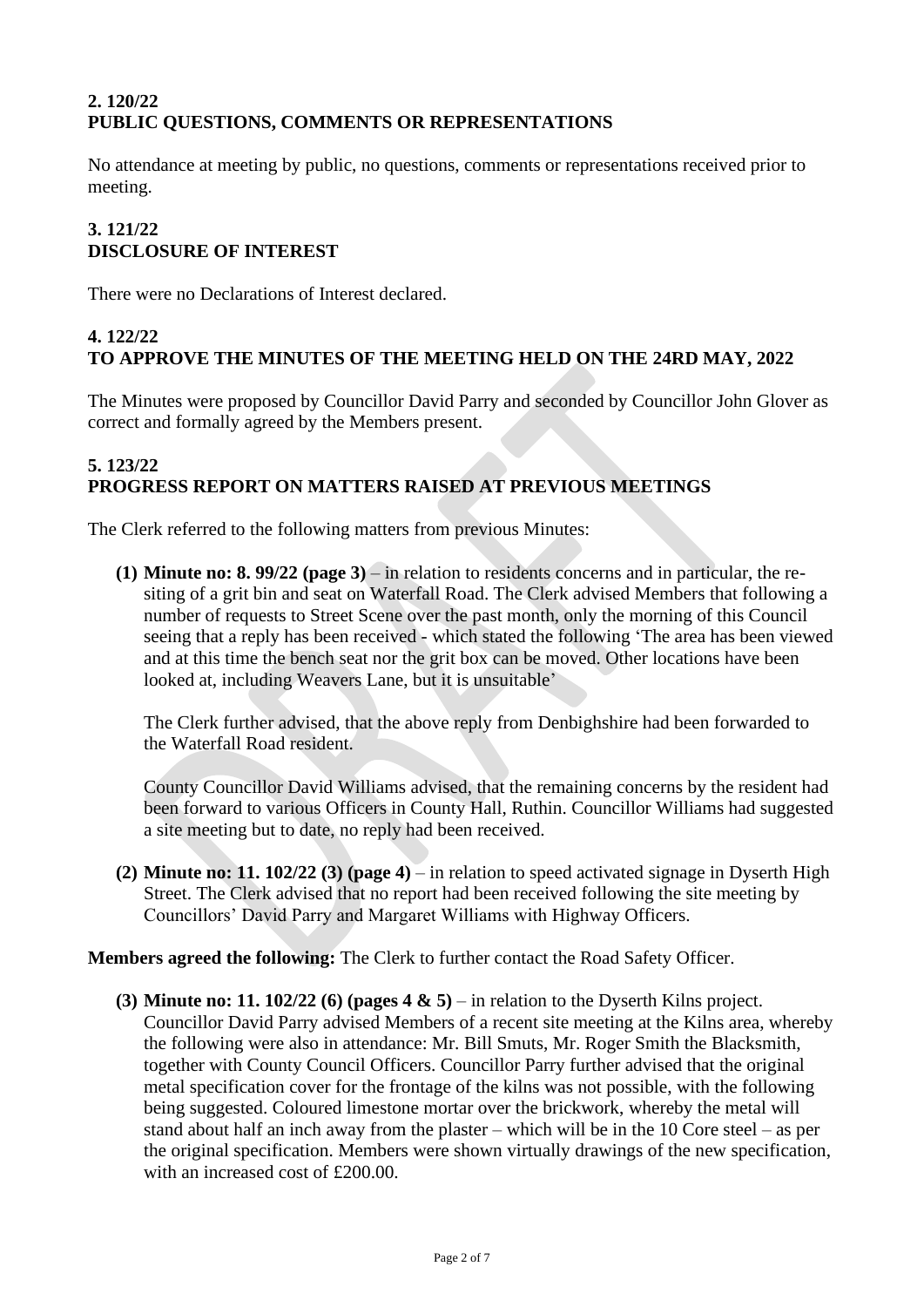Councillor Parry further advised that a Denbighshire Countryside Officer in attendance at the site meeting had confirmed, that the County Council will erect a safety fence and plant wild flowers between the fence and kilns.

**Members agreed the following: (1)** Thanked Councillor Parry for attending the site meeting, including the fencing and wild flowers offer from Denbighshire **(2)** Approved the increased cost of £200.00.

- **(4) Minute no: 16. 122/22 (i) (page 9)** in relation to dog owners allowing their dogs to roam freely and foul on the football pitch and surrounding area. The Clerk advised, that the County Council Enforcement Officer has confirmed, that they will increase patrols. The County will also place new public notices at the various entry areas to the area at no charge to the Council. General discussion in relation to dog fouling concerns.
- **(5) Minute no: 16. 122/22 (iii) (page 9)** in relation to a contract for the watering of Council planters. The Clerk advised that a Work Order has been issued to the contractor, but there has been no reply or acknowledgement. It was reported that the contractor has commenced the watering the planters.

**Members agreed the following:** Councillor Margaret Williams to approach the contractor seeking that he confirms the contract with the Clerk.

**(6) Minute no: 16. 122/22 (iv) (page 9)** – in relation to the clearance of rubbish from Council land – behind the former Cross Keys Pub. Councillor Andy Hughes advised, that the site meeting did not take place as the area had been cleared. Councillor Margaret Williams also clarified the initial request.

# **6. 124/22 COUNTY COUNCILLOR'S REPORT (CLLR DAVID G. WILLIAMS)**

County Councillor David Williams advised Members in relation to the following:

- **(1)** Vehicle parking concerns in the area of Brynhyfryd, Dyserth. (This is an ongoing concern for residents).
- **(2)** Vehicle parking concerns in the area of Maes Glas, Dyserth, with a request for yellow line parking restrictions.
- **(3)** Concern expressed by resident that the grassed areas on entering Rhuddlan are kept next and tidy, whereas the approach roads to Dyserth are not. Reply from Denbighshire Street Scene stated the following: *the grass in open areas are cut every two weeks within a 30mph area.*
- **(4)** Concern expressed by resident that the walkways between Lower and Upper Foel Roads are overgrown. *(This has been previously reported to Denbighshire – who have completed work to alleviate the nettle and bramble concern).*

#### **Members discussed the following concerns with County Councillor Williams:**

**(i)** Phase 2 – Dyserth High Street traffic alleviation scheme. Councillor Williams advised that prior to the County Council elections discussions with Highway Officers had taken place, whereby it has been promised to move forward with phase 2. Councillor Williams further advised, that he would again make contact with County Highways.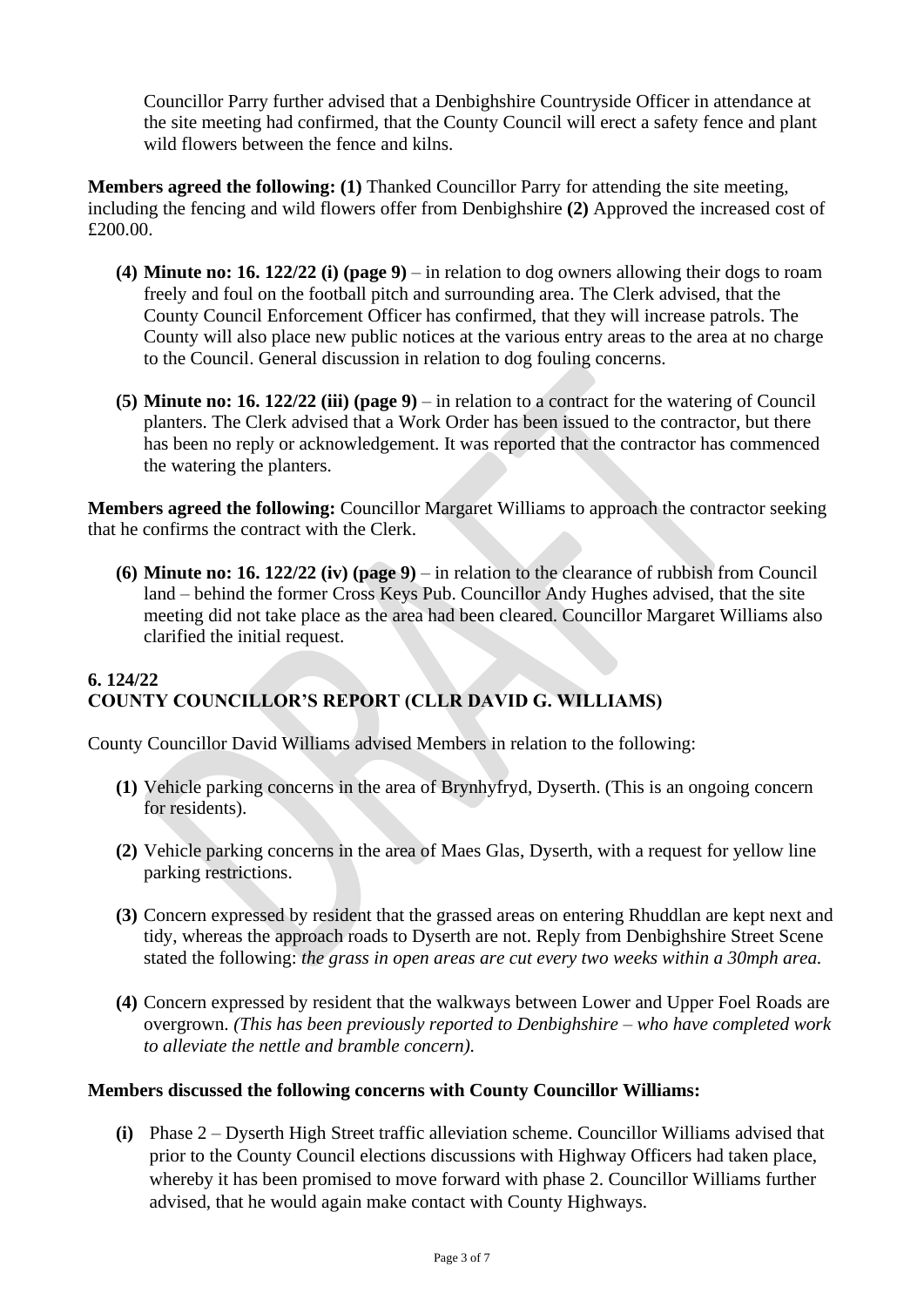- **(ii)** Speed limit in Weavers Lane. Confirmed, that the speed limit in this area is 30mph.
- **(iii)** Request for an update in relation to the Old Pump House. Councillor Williams was not aware of the repair and will make enquiries.

#### **7(A). 125/22 CORRESPONDENCE**

#### **The following correspondence had been received, that was required to be either advised to, or dealt with by the Members:**

- **(a)** The Clerk advised, that the following criminal offences had been reported to the North Wales Police, that had occurred within the Dyserth Community Council area:
	- 4 x Violence / 2 x Anti-social behaviour / 2 x Public order / 2 x other crimes
- **(b)** Denbighshire County Council: Re-appointment of Councillor Gordon Hughes, to continue as the Town & Community Council's representative as a Member of the County Standards Committee.

#### **Members agreed the following:** No objection to the re-appointment.

#### **The following correspondence was forwarded by e-mail to Members:**

- Ael Y Mor Offshore Windfarm Limited. Application to the Planning Inspectorate submitted on the  $20<sup>th</sup>$  April, has been accepted on the  $18<sup>th</sup>$  May.
- Mona Offshore Windfarm: On-line public consultation. Councillors to complete on a personal basis.

#### **7(B). 126/22 CLERK'S REPORT**

#### **The Clerk advised Members in relation to the following:**

- **(a)** The Clerk advised that the following Public Notice had been displayed on the Council's web site and notice board on the 1<sup>st</sup> June, as required by Audit Wales. Notice of Appointment of the Date for the Exercise of Electors' Rights – Financial Year Ending 31st March 2022.
- **(b)** Reported to Denbighshire County Council Rights of Way: tree branch growing across the Dyserth to Prestatyn walkway (photograph provided). *County Council have inspected the branch and found to be no danger to pedestrians.*
- **(c)** Reported to Denbighshire County Council Rights of Way: the public footpath near the area of Dyserth Water Treatment in the Tre Castell area – concerns with hay bales and a salt block which is encouraging cows to congregate in the area (photographs provided). *The County Council Rights of Way Officer will write to the cattle owners.*
- **(d)** Report of a syringe found in the area of James Park, Dyserth. Advised to report to Police on 101
- **(e)** Reported to Denbighshire County Council Rights of Way: Further broken step below the SSSI bridge *(Listed for repair within a few days)*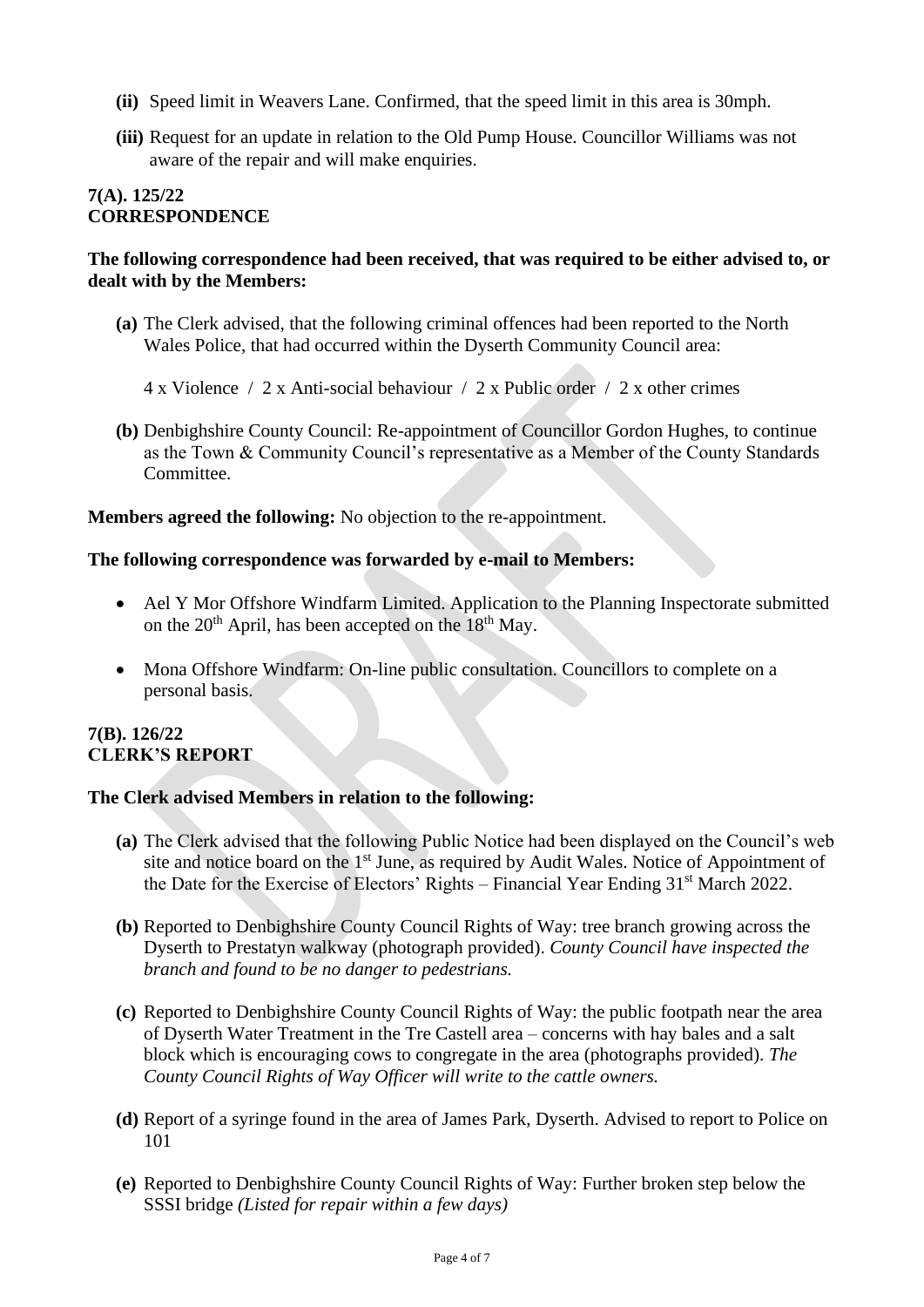**(f)** Complaint in relation to long grass in the newer children's play area (photograph provided). Councillor Andy Hughes had visited and provided Members with a report.

**Members agreed the following:** Councillor Margaret Williams to contact the Council's grass cutting contractor, to ascertain if the area is on the cutting schedule.

**(g)** The Clerk recollected Members to the various seasonal and other themes that are painted on the Bus Shelter in Dyserth High Street. The Face painter is enquiring if the Council wish a Summer theme to be painted, at a cost of £100.00.

**Members agreed the following:** The Clerk to advise the Face painter that the Council wish a summer theme to be painted on the bus shelter.

#### **7(C). 127/22 CO-OPTION OF VACANT COUNCILLOR SEAT (FOLLOWING UNCONTESTED ELECTION)**

The Clerk advised Members that the following Public Notice had been displayed on the Council's web site and notice boards; under the Local Government (Wales) Measure Act 2011, Section 116, in relation to the co-option of one Council Member, with a closing date of 12 Noon on Friday  $10<sup>th</sup>$ June. One Expression of Interest had been received by the nominated Councillor Andy Hughes. The Clerk read out the letter of interest to Members.

**Members agreed the following:** Proposed, seconded and agreed to Co-opt Julie Peters as a Dyserth Community Councillor.

#### **8. 128/22 REPRESENTATIVES REPORTS (COMMITTEES, LIAISON & MEETINGS ATTENDED)**

- **(i)** Councillor Andy Hughes advised, that the Community Hall are almost fully booked for the morning, afternoon and evening sessions. A Committee meeting will be held in the near future.
- **(ii)** Councillor John Glover, as the Council's School Governor at Ysgol Hiraddug advised, in relation to the following:
	- Two pupils won second prize in various competitions held recently at the URDD Eisteddfod in Denbighshire.
	- Whilst Denbighshire Education Department are now assisting the School for the provision of a new Pavilion building, the School will still be seeking support from the Community Council.

#### **9(A). 129/22 PLANNING**

#### **The following planning applications were considered by Members at the meeting:**

**(a)** Application number: 42/2022/0382 – for the erection of extension to existing shed to provide additional living space, at Troed Y Foel, 16 Lower Foel Road, Dyserth.

**Comment by Council:** Providing that the application is subject to compliance with relevant policies and planning guidance notes, then no objections raised.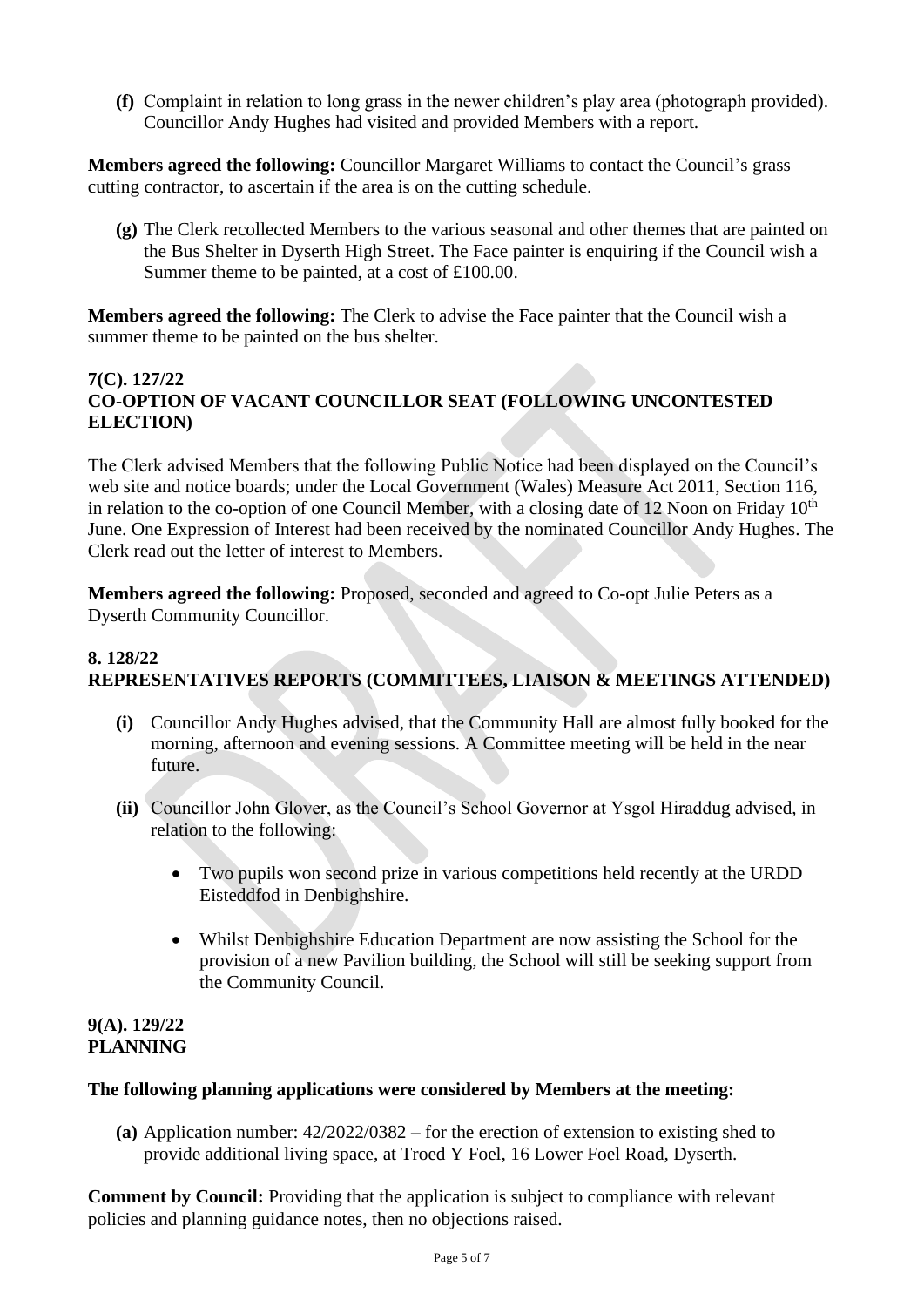**(b)** Application number: 42/2022/0510 – for Variation of condition number 1 of planning permission code number: 45/2017/0488, to allow an extension of time for commencement, at Land at Talargoch Trading Estate, Meliden Road, Dyserth.

**Comment by Council:** Providing that the application is subject to compliance with relevant policies and planning guidance notes, then no objections raised.

**(c)** Application number: 42/2022/0516 – for demolition of existing conservatory and erection of replacement single storey rear extension, installation of porch, roof lights and cladding to dwelling, at 16 Glan Ffyddion, Dyserth.

**Comment by Council:** Providing that the application is subject to compliance with relevant policies and planning guidance notes, then no objections raised.

### **9(B). 130/22 PLANNING DECISIONS**

No planning decisions received from Denbighshire County Council

#### **10. 131/22 APPROVAL OF ACCOUNTS FOR PAYMENT**

| <b>Cheque</b><br><b>Number</b> | Payee                                                                                                                                                     | <b>Net</b><br>£ | Vat<br>£ | <b>Total</b><br>£ |
|--------------------------------|-----------------------------------------------------------------------------------------------------------------------------------------------------------|-----------------|----------|-------------------|
|                                | <u>Payments made - to be confirmed:</u>                                                                                                                   |                 |          |                   |
|                                | <b>Standing Order: R. P. Parry - Clerk to Council</b><br>(Monthly salary & home working allowance for May)<br>Payments dated 01/06/2022                   |                 |          |                   |
|                                | <b>BACS:</b> Katy Bincham (Theme painting on Dyserth Bus<br>Shelter – as previously agreed by Council) (Authorised<br>by two Councillor bank signatories) | 100.00          |          | 100.00            |
|                                | Payments for consideration at meeting to be paid by<br><b>BACS:</b>                                                                                       |                 |          |                   |
|                                | Standing Order / BACS: H. M. Revenue & Customs.<br>Clerk's PAYE & Clerk & Council NI - April, May and<br>June 2022                                        | 614.91          |          | 614.91            |
|                                | Cllr David Jones (Re-imbursement of extra Queen's<br>Jubilee bunting)                                                                                     | 20.13           | 4.03     | 24.16             |
|                                | Louise Walsh (Environmental Services & Inspections of<br>Play Area for May                                                                                | 50.00           |          | 50.00             |

#### **11. 132/22 APPLICATIONS FOR FINANCIAL SUPPORT**